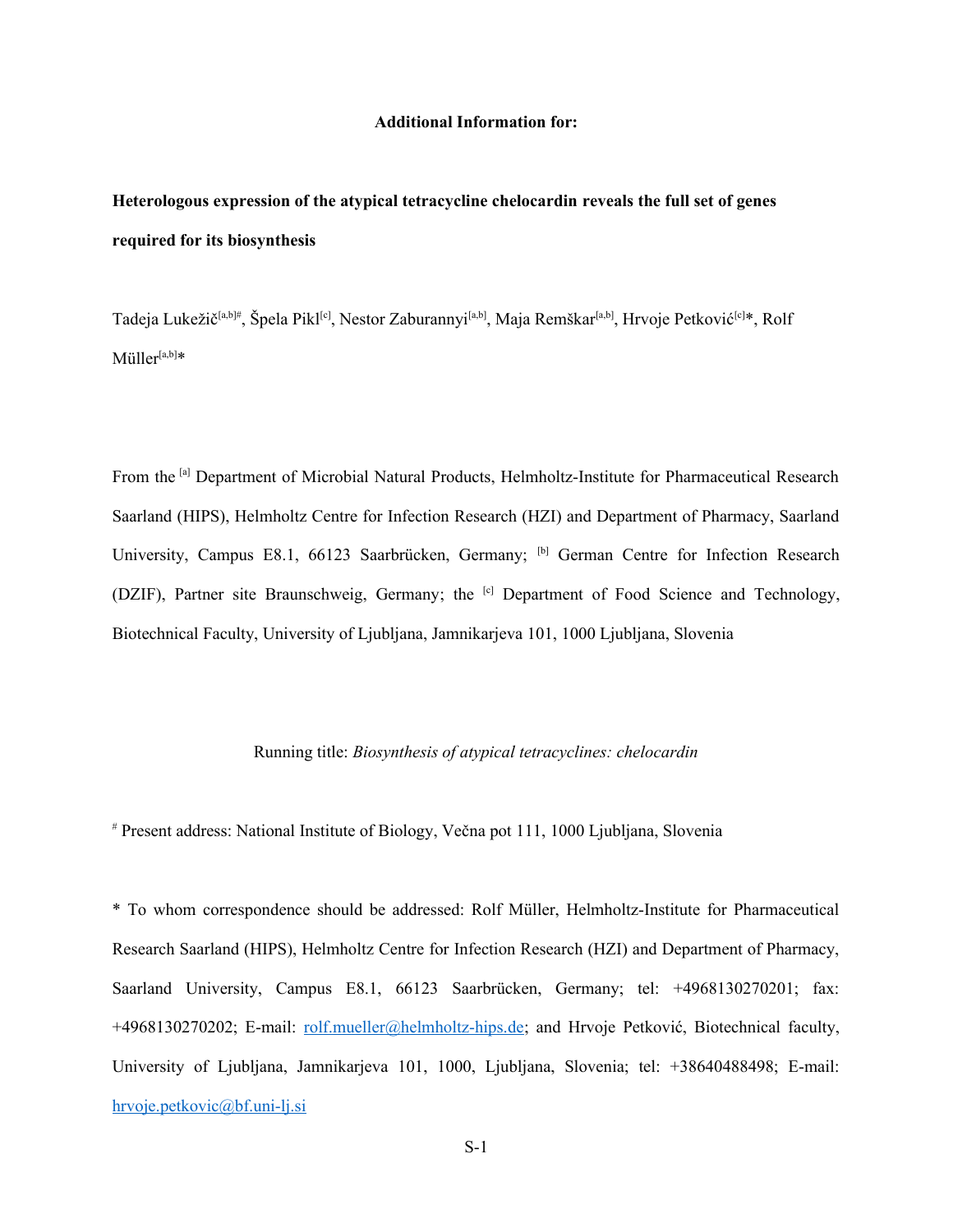### **Table S1**

# **Bacterial strains and plasmids used in this study***<sup>a</sup>*

| <b>Strain or plasmid</b>                   | <b>Relevant characteristics</b>                         | <b>Reference or source</b> |
|--------------------------------------------|---------------------------------------------------------|----------------------------|
| Escherichia coli                           |                                                         |                            |
| $DH10\beta$                                | F endA1 recA1 galE15 galK16 upG rpsL AlacX74 Invitrogen |                            |
|                                            | Φ80lacZΔM15 araD139 Δ(ara-leu)7697 mcrA Δ(mrr-          |                            |
|                                            | hsdRMS-mcrBC) λ                                         |                            |
| ET12567                                    | F dam13::Tn9, dcm6, hsdM, hsdR, $recF143::TnII, (1)$    |                            |
|                                            | galK2, galT22, ara14, lacY1, xyl5, leuB6, thi1, tonA31, |                            |
|                                            | rpsL136, hisG4, tsx78, mtl1 glnV44                      |                            |
| GB2006                                     | δM109 rpsL- ΔrfuA                                       | Gene Bridges               |
| Amycolatopsis sulphurea                    |                                                         |                            |
| <b>NRRL 2822</b>                           | WT producer of CHD                                      | ARS Culture Collection     |
| Streptomyces rimosus M4018 Producer of OTC |                                                         | (2)                        |
| Streptomyces albus del14                   | host strain for heterologous expression                 | (3)                        |
| Plasmids                                   |                                                         |                            |
| pAB03                                      | pSET152-derived, containing ΦBT, Apr <sup>r</sup>       | (4)                        |
| pAB03oxyDP                                 | $oxyD$ and $oxyP$ cloned into pAB03                     | (5)                        |
| pAB03otcR                                  | otcR cloned into pAB03                                  | This study                 |
| pAB03oxyDP-otcR                            | $oxyD$ , $oxyP$ and $otcR$ cloned into pAB03            | This study                 |
| pAB03SARP                                  | SARP cloned into pAB03                                  | This study                 |
| pAB03oxyDP-SARP                            | oxyD, oxyP and SARP cloned into pAB03                   | This study                 |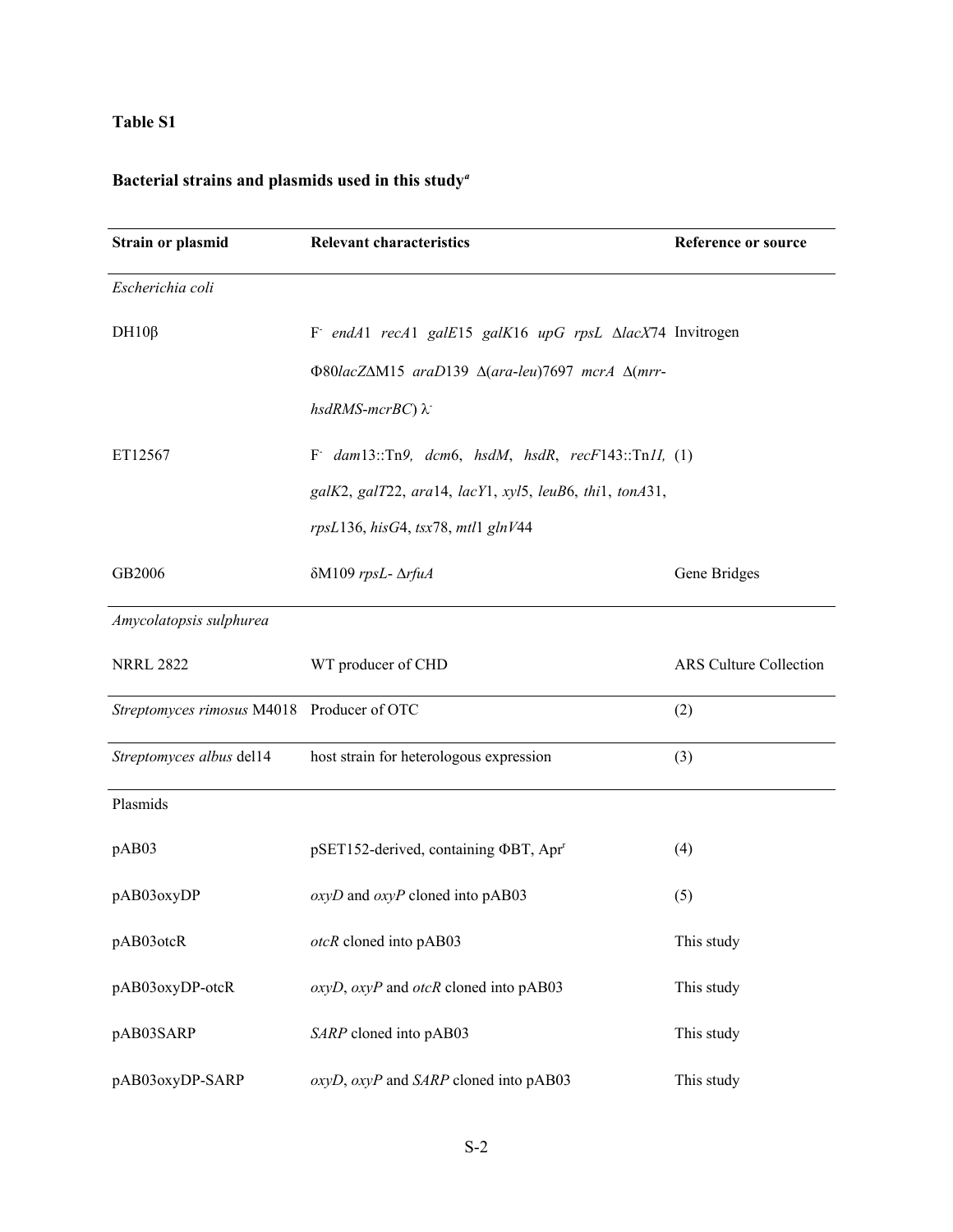| pOJ436             | (6)<br>pSET152-derived cosmid, containing ΦC31, Apr <sup>r</sup>                                                             |                 |  |  |  |
|--------------------|------------------------------------------------------------------------------------------------------------------------------|-----------------|--|--|--|
| pKC1139            | bifunctional oriTRK2 vector, pSG5 ori, Apr <sup>r</sup>                                                                      | (6)             |  |  |  |
| pOJ456             | pOJ436-derived cosmid, $\Phi$ C31 integrase cassette This study<br>replaced with pSG5 replication cassette, Apr <sup>r</sup> |                 |  |  |  |
|                    |                                                                                                                              |                 |  |  |  |
| pOJ456CHD12        | pOJ456 cosmid carrying CHD BGC                                                                                               | This study      |  |  |  |
| pAB03e*            | pAB03 vector with PermE* promoter instead of actII- Acies Bio                                                                |                 |  |  |  |
|                    | ORF4/PactI activator/promoter system                                                                                         |                 |  |  |  |
| pAB03e*chdR        | pAB03e* carrying chdR gene                                                                                                   | This study      |  |  |  |
| pAB03e*oxyD        | pAB03e* carrying oxyD gene                                                                                                   | This study      |  |  |  |
| pAB03e*oxyDP       | $pAB03e^*$ carrying $oxyD$ and $oxyP$ genes                                                                                  | This study      |  |  |  |
| pAB03e*oxyDPchdR   | $pAB03e^*$ carrying $oxyD$ , $oxyP$ and chdR genes                                                                           | This study      |  |  |  |
| pOJ436e*chdR       | pOJ436 carrying a 1.8 kb fragment from pAB03e*chdR This study                                                                |                 |  |  |  |
|                    | containing chdR gene under the control of<br>$P_{\text{ermE*}}$<br>promoter                                                  |                 |  |  |  |
| pOJ436e*oxyDP      | pOJ436<br>carrying a<br>3.2<br>kb<br>fragment                                                                                | from This study |  |  |  |
|                    | pAB03e*oxyDP containing oxyD and oxyP genes under                                                                            |                 |  |  |  |
|                    | the control of P <sub>ermE*</sub> promoter                                                                                   |                 |  |  |  |
| pOJ436e*oxyDPchdR  | fragment<br>pOJ436<br>carrying a<br>kb<br>4.7                                                                                | from This study |  |  |  |
|                    | pAB03e*oxyDPchdR containing oxyD, oxyP and chdR                                                                              |                 |  |  |  |
|                    | genes under the control of P <sub>ermE*</sub> promoter                                                                       |                 |  |  |  |
| pOJ436CHD12        | pOJ436 carrying CHD BGC                                                                                                      | This study      |  |  |  |
| pOJ436e*chdRCHD12  | pOJ436e*chdR carrying also CHD BGC                                                                                           | This study      |  |  |  |
| pOJ436e*oxyDPCHD12 | pOJ436e*oxyDP carrying also CHD BGC                                                                                          |                 |  |  |  |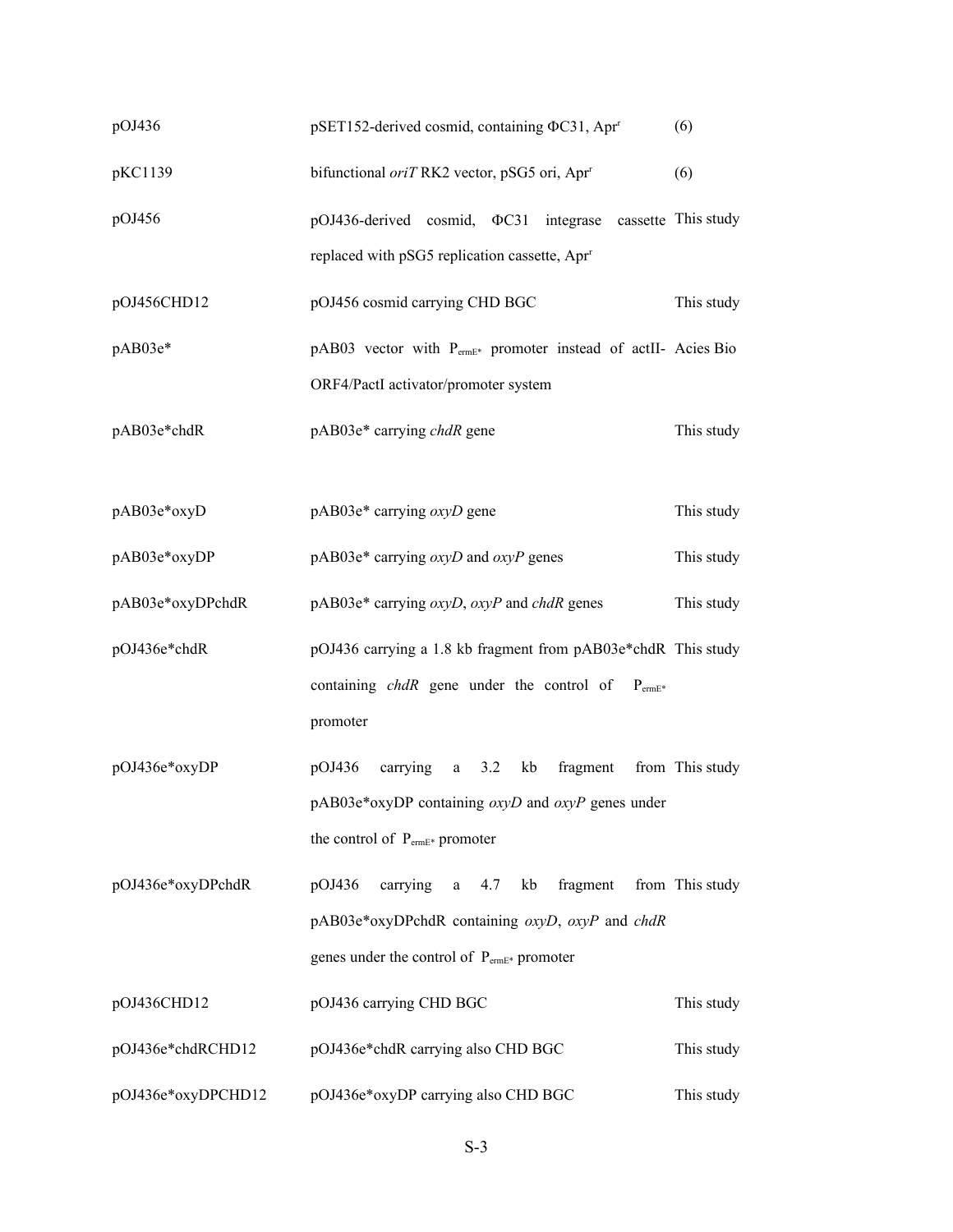<sup>a</sup> Apr<sup>r</sup>, apramycin resistant; Kan<sup>r</sup>, kanamycin resistant.

### **Table S2**

# **Sequences of the oligonucleotide primers for PCR experiments used in this study***<sup>a</sup>*

| <b>Primers</b>      | Sequence                                                                |
|---------------------|-------------------------------------------------------------------------|
| CobU1               | 5'-TCCTCACTGCAGGTCGAGTACC-3'                                            |
| CohU2               | 5'-CGGGAAGTCGCGGTATGC-3'                                                |
| glu1                | 5'-CGCGCTGGTCAAAGTCTACG -3'                                             |
| glu2                | 5'-CTGGACGCCTCGCCGTAC-3'                                                |
| chdRF               | 5'-TATATACATATGAAGGACAATCTCGCGAGA-3'                                    |
| chdRR               | 5'-TATATATCTAGAGGACCTCCGCATCAGGC-3'                                     |
| $otcR-Fw$           | ATATATTCTAGATCCGATTAATTAAGGAGGACACATATGGACTTCAAGGCACTCG<br>GC           |
| $otcR-Rv$           | TATATATCTAGATTCAAGACGCCGACCTCAACAC                                      |
| SARP-Fw             | ATATATTCTAGATCCGATTAATTAAGGAGGACACATATGAAATTCAACCTGCTTG<br><b>GTCCG</b> |
| SARP-R <sub>v</sub> | TATATATCTAGATTCACACATGCGCGGGTG                                          |

*a* Restriction sites are underlined.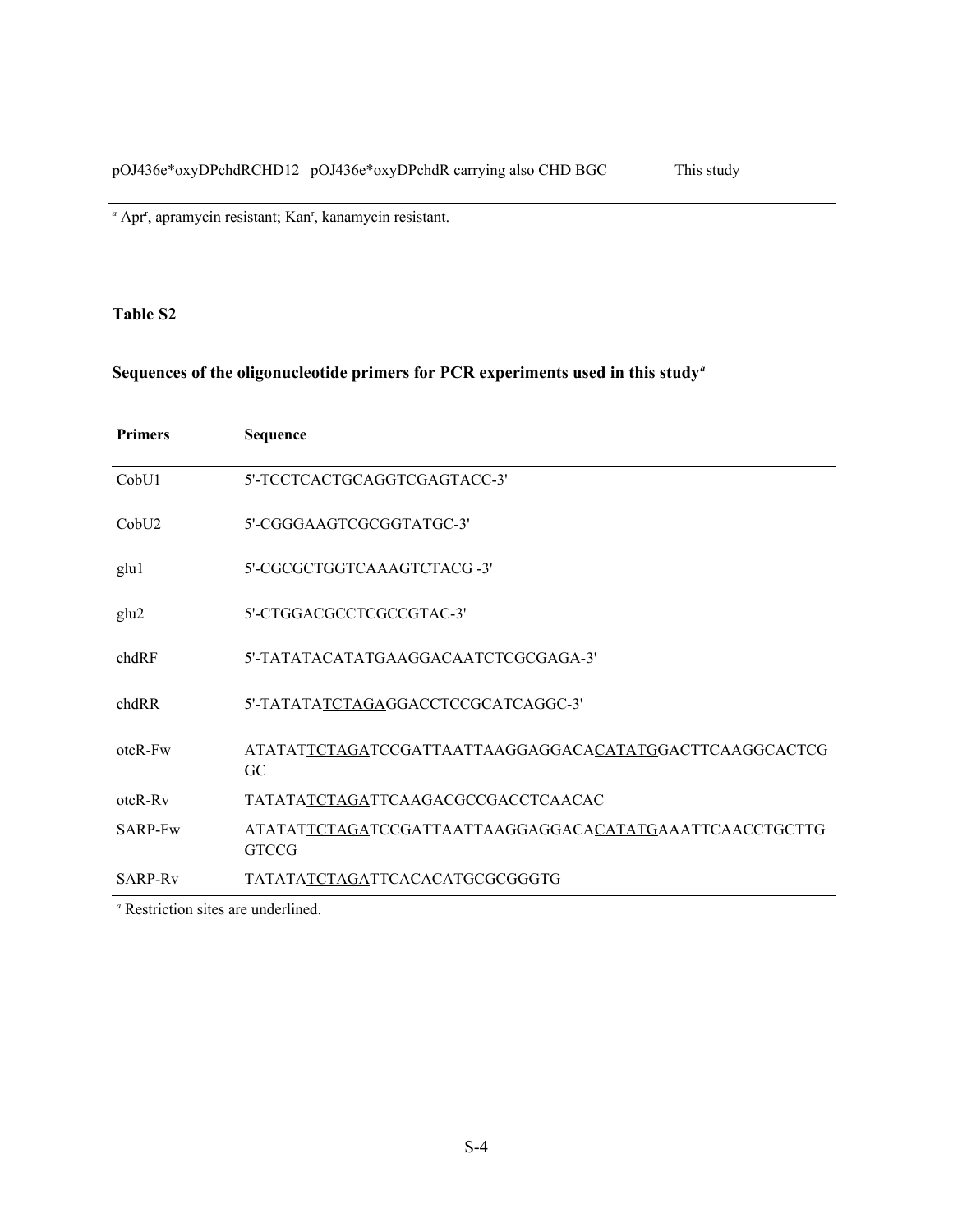### **Table S3**

# **Overexpression of SARPs** *otcR* **and** *chdB* **in** *A. sulphurea* WT strain

| <b>Strain</b>           | (CD)CHD concentration | <b>Comment</b>                |
|-------------------------|-----------------------|-------------------------------|
|                         | [mg/L]                |                               |
| WT/pAB03                | $546 \pm 76$          |                               |
| WT/pAB03otcR            | $390 \pm 89$          | $0.7 \times$ CHD production   |
| WT/pAB03+SARP           | $812 \pm 117$         | $1.5 \times$ CHD production   |
| WT/pAB03oxyDP           | $68 \pm 23$           |                               |
| $WT/ pAB03oxyDP + otcR$ | $130 \pm 29$          | $1.9 \times$ CDCHD production |
| WT/pAB03oxyDP+SARP      | $103 \pm 7$           | $1.5 \times$ CDCHD production |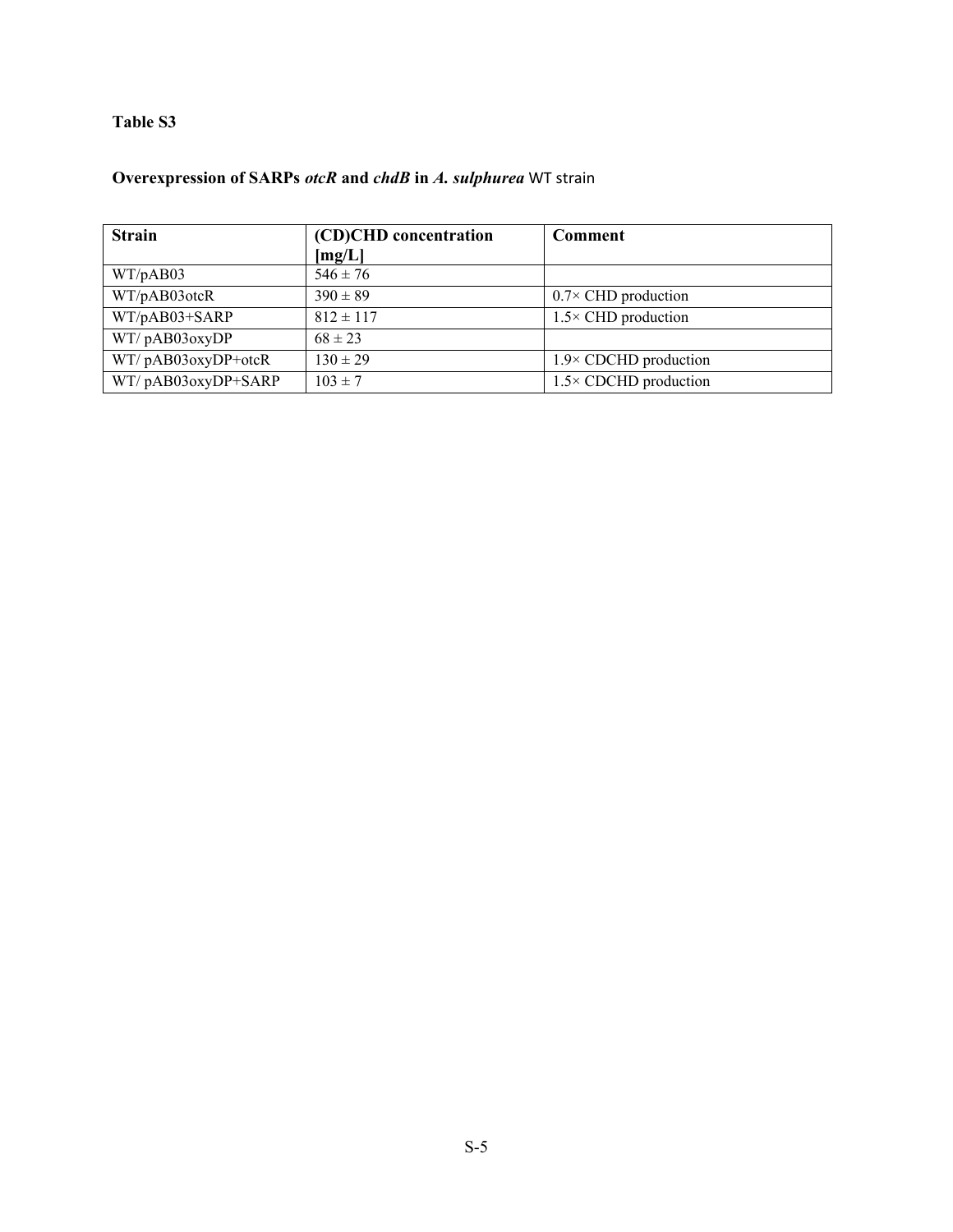|                                                       | 10                                                                                                                                                                                                                                                                                   | $*_{20}$                                                                                               | 30                              | 40 **                                               | 50<br>60                                                                             |
|-------------------------------------------------------|--------------------------------------------------------------------------------------------------------------------------------------------------------------------------------------------------------------------------------------------------------------------------------------|--------------------------------------------------------------------------------------------------------|---------------------------------|-----------------------------------------------------|--------------------------------------------------------------------------------------|
| 1. ChdB<br>2. OtcR<br>3. SsfT1<br>4. DacT1<br>5. CtcB | MKFNLLGPMEVLCADGTVTPSAAKMRWILALLLLHGNRVVDQASMIDELWGDHPPRSAVTT<br>MKFNILGPLEVLDKGIPCTPSALKVRWTLAVLLMNANRIVDLGLI                                                                                                                                                                       | <b>TRAVNDRLAYTPSAPKVKOVLALLVMRAN</b><br>GP LIE VTHE GK VRITP TA OK VRWTLALL<br><b>LEVIINGQSETP</b>     | <b>TAHKVRWTLGLFLLRANQVVDRA</b>  | <b>IVSLE</b><br>S<br>$\Omega$<br>LLRANRVVDRASL<br>А | <b>IWGDE</b><br><b>FIWGSSPPRTVV</b>                                                  |
|                                                       |                                                                                                                                                                                                                                                                                      |                                                                                                        |                                 |                                                     |                                                                                      |
| 1. ChdB<br>2. OtcR<br>3. SsfT1<br>4. DacT1<br>5. CtcB | 70 **<br>TQTYVYQLRKKY-DYYAQREGRKSFIVTRAPGY-LLQLDDDQLDVRRFQRLSAEGSALF<br>ΙE<br>AOTYI<br>YOLRKDF<br>S<br>MOT<br>ACTYVYQLRKKFHRHFR-NLGSGELIETRPPGY-VLRVDPGEIDAFRFERLSEEGQALLAA<br><b>AOTY I YOLRKLC</b>                                                                                 | 80<br>ELGVDP-QERAIVTAPPGY-LLHTPEESLDTHHFARLADRAQTC<br>FNEMLGESACADQMILTQPPGYGIRLLSDDQLDLHVFERDAKRGQAML | $*_{90}$                        | 100                                                 | 110<br>120<br>S A<br>YAA<br>ТM<br>------RPLGREVILLTKAPGY-VLLLGEEELDAOEFERLHHEGDRLLVA |
|                                                       |                                                                                                                                                                                                                                                                                      |                                                                                                        |                                 |                                                     |                                                                                      |
|                                                       | 130                                                                                                                                                                                                                                                                                  | 140                                                                                                    | 150                             | 160<br>170                                          | 180                                                                                  |
| 1. ChdB<br>2. OtcR<br>3. SsfT1<br>4. DacT1<br>5. CtcB | GHAERADEVLRQALRLWRGPALAGIAP-GRMLQAHVAYLEEARLRTVQVRILADAALGRHR<br>HDAAGAVRWAEEALAL<br>GRYEEAAOLLGGALKLWRGTPLADINKAGRLIEAHTVYLEELRISTLKLRILAESKLGRDM<br>GHAEQAARRLREALSLWRGPVLADL-PGGPVLTPHLTHLTEARTRALRLRILADAQLGNHR<br>GHPEAAAQRLRQALDLWRGTALADI-PVGAPLAGHVAVLEEMRLRALEHRILADRQLGRHR |                                                                                                        | WRGTPLADV-PCGRALRDYVSNLDERRVSVR |                                                     | <b>RIOAAMALGRYG</b>                                                                  |
|                                                       |                                                                                                                                                                                                                                                                                      |                                                                                                        |                                 |                                                     |                                                                                      |
| 1. ChdB<br>2. OtcR<br>3. SsfT1<br>4. DacT1<br>5. CtcB | DL IPELRSLVIEHPLDEWFHQQL ITALAEAGRRGDALHACRVLHRTLADEL<br>ELITDLRSLVMEYPYDEWFHAQLMLALGKAGRRGEALHVYHKVRRL<br>DLIPELRELVS   HPLNEWFHGEL   KALARADRRGEALEAYRALRQ   LLDELGLEPSAP<br>EL IPELRLLTLHOPMNEWYHEOLMLALDAAGRRSEALHVYRVLYRRLDEDLGIAP                                              | 200<br>ELRSAAQENPLDEWIHEQLMIALHEAGRRADALDTYRGLQRTLD                                                    | 210<br>220                      | 230                                                 | 240<br>GVAPSFP<br><b>RK</b><br><b>RDELGLDPSHD</b><br>GIOP<br>SRPLOE                  |
|                                                       |                                                                                                                                                                                                                                                                                      |                                                                                                        |                                 |                                                     |                                                                                      |
| 1. ChdB<br>2. OtcR<br>3. SsfT1<br>4. DacT1<br>5. CtcB | ៷៷៷៷៷៷<br>250<br>LQQDLLTGHVR----RAPAHV<br><b>AQEEVLRS</b><br>LQQQLLTDGPR-----DPWHTAAPEPVLL<br>$LQRDULVGNVR---RH--A-$<br>LHNDLLSGTSPTRQEFQALAARAMEQGLRARSA                                                                                                                            | 260<br>270<br>$\qquad \qquad -$                                                                        | 277<br>$- - A P$                |                                                     |                                                                                      |

**Figure S1. Protein alignment of ChdB with closest homologs present in BGC encoding type II PKS.** Close homologs of *Streptomyces* antibiotic regulatory protein (SARP) from oxytetracycline, SF2575, dactylocycline and chlorotetracycline BGC, OtcR, SsfT1, DacT1, CtcB, respectively are presented. Gray colour denotes the similarity of the conserved amino acid residues. The OmpR/PhoB-type DNA-binding domain with a typical fold of the helix-turn-helix is marked with —, whereas the conserved DNA-binding sites are marked with  $*$ . Additional DNA-binding domain marked with  $\sim$  contains three tetratricopeptide repeats (TPRs) and two C-terminal helices. The TPR motif generates a right-handed helical structure with an amphipathic channel that is thought to accommodate an alpha-helix of a target protein.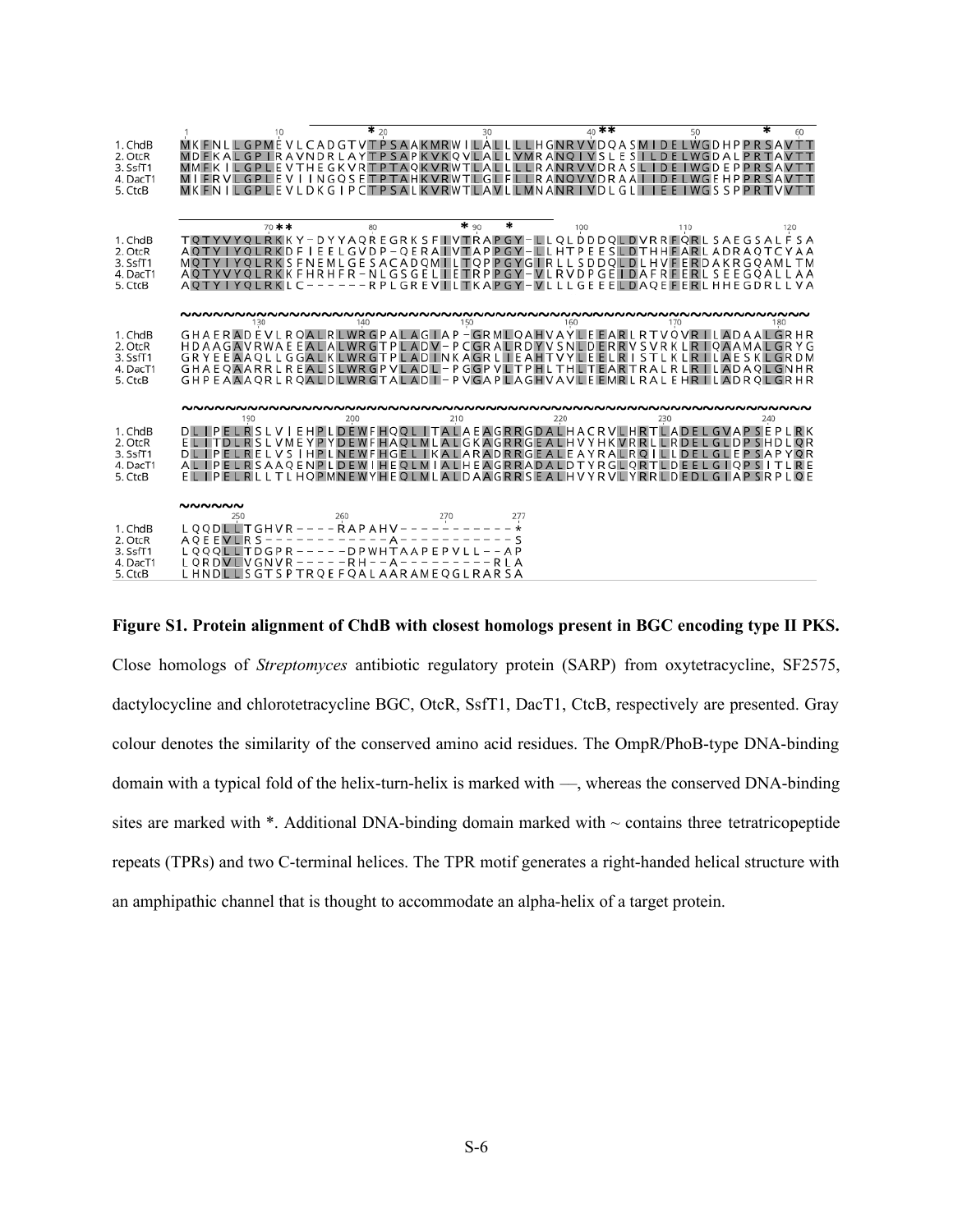| 1. ChdC<br>2. OtcG<br>3. DacT3<br>4. CtcA | 10<br>$MITDR---VR$<br>$MD - NK -$<br><b>MSYNOAAVVRV</b><br>$MSVGNN-HPSV$<br><b>VVEDNVIII</b>                                                                                                                                  | 20<br>SSVFRVGLLSLIQGADDLAAIDAVATIGEALDSVSRGI<br><b>VVDDQTLLRE</b>                    | 30<br>TLCDVLAAQPDIKVVGGLANGEAAVRMA                                  | 40                                     | 50<br>GEL<br>R P<br>D V<br>ESNPVFRCGLEALLSAGDGLQVVAAVPGVEH GSVVSQHRPDVV<br>RTGLOALLSAEPDLVLRAAVGGVDEALAVMAGHPVDVVVY | 60<br>LΥ                     |
|-------------------------------------------|-------------------------------------------------------------------------------------------------------------------------------------------------------------------------------------------------------------------------------|--------------------------------------------------------------------------------------|---------------------------------------------------------------------|----------------------------------------|---------------------------------------------------------------------------------------------------------------------|------------------------------|
|                                           |                                                                                                                                                                                                                               |                                                                                      |                                                                     |                                        |                                                                                                                     |                              |
| 1. ChdC<br>2. OtcG<br>3. DacT3<br>4. CtcA | 70<br>٠<br>GVDGWGPE - - - VESGLLELSAAAPGKPVV LLSQENRFGF IQEFLG I GVRGYLPKN<br>$D$ – – – – GSEPY GVVSGVEAMHRVSPRSQCT<br>GLNDR GDEAGEVGALLNEVLGSGAALRVVVLAHGGRSVEAKVMLRGGVRGYLPKD<br>GA---GESVADTERGLERLLDRG--TRVVVLSRRDHPGEMET | 80                                                                                   | 90                                                                  | 100<br><b>TLTSFHHPALVOQALQLRVSGFLT</b> | ***<br>110<br><b>IR</b><br>1ls<br>YLSSGVHAYLAEDAAGEC                                                                | 120<br>D M Y<br>A E<br>S D H |
|                                           |                                                                                                                                                                                                                               |                                                                                      |                                                                     |                                        |                                                                                                                     |                              |
| 1. ChdC<br>2. OtcG<br>3. DacT3<br>4. CtcA | 130<br>LLSVVREVSRDERCVFLSVPSVDVRSLSSNLRTPLSRREHEIMSLVARGMTNAQIGNCLA<br>VLAAIRSVTSHPGQIFMSVPKESMAALPHTSTARLSAR<br><b>LASVVREVCREDEKVE</b><br>LGLVIRGLTSDRERVYIMASRSGLDWMAGQRGNRLSGREREVMGLVANGLSNSAIAGRLC                      | 140                                                                                  |                                                                     |                                        | 170<br><b>ELOIMENVARGLSNSOIAAR</b><br>LSAPRSVISSIMSDDRELLSGREREVISLVAQAMTNAQIARTLC                                  | 180                          |
|                                           |                                                                                                                                                                                                                               |                                                                                      |                                                                     |                                        |                                                                                                                     |                              |
| 1. ChdC<br>2. OtcG<br>3. DacT3<br>4. CtcA | 190<br>$I$ T E<br>А<br>A K G<br>$\sqcup$ SPG<br>RNV                                                                                                                                                                           | 200<br><b>AVSRL</b><br>SRI<br>DAV<br><b>INAVSRVDAVNKARA</b><br>INA<br>$\zeta$ R<br>n | 210<br>$\Delta \cap$<br>TAAPIL<br>LG I<br>AML∥<br><b>VNKARAASML</b> | 220<br>SRN<br>YARQD                    | 230<br>S P<br>TD   AME A O H K<br>VPAGR                                                                             | 240                          |
|                                           |                                                                                                                                                                                                                               |                                                                                      |                                                                     |                                        |                                                                                                                     |                              |
| 1. ChdC<br>2. OtcG<br>3. DacT3<br>4. CtcA | 244<br>QAGT<br>MN L L<br>– – – A                                                                                                                                                                                              |                                                                                      |                                                                     |                                        |                                                                                                                     |                              |

**Figure S2. Protein alignment of ChdC with closest homologs present in BGC encoding type II PKS.** Close homologs from oxytetracycline, dactylocycline and chlorotetracycline BGC, OtcG, DacT3 and CtcA, respectively are presented. Gray colour denotes the similarity of the conserved amino acid residues. The Sigma-70 domain involved in binding to the -35 promoter element via a helix-turn-helix motif is marked with  $\sim$ , the signal receiver domain is marked  $\sim$ , the TTA codon is marked with red rectangle, the phosphorylation site is marked with  $+$ , and the dimerization interface is marked with \*\*\*. (7)